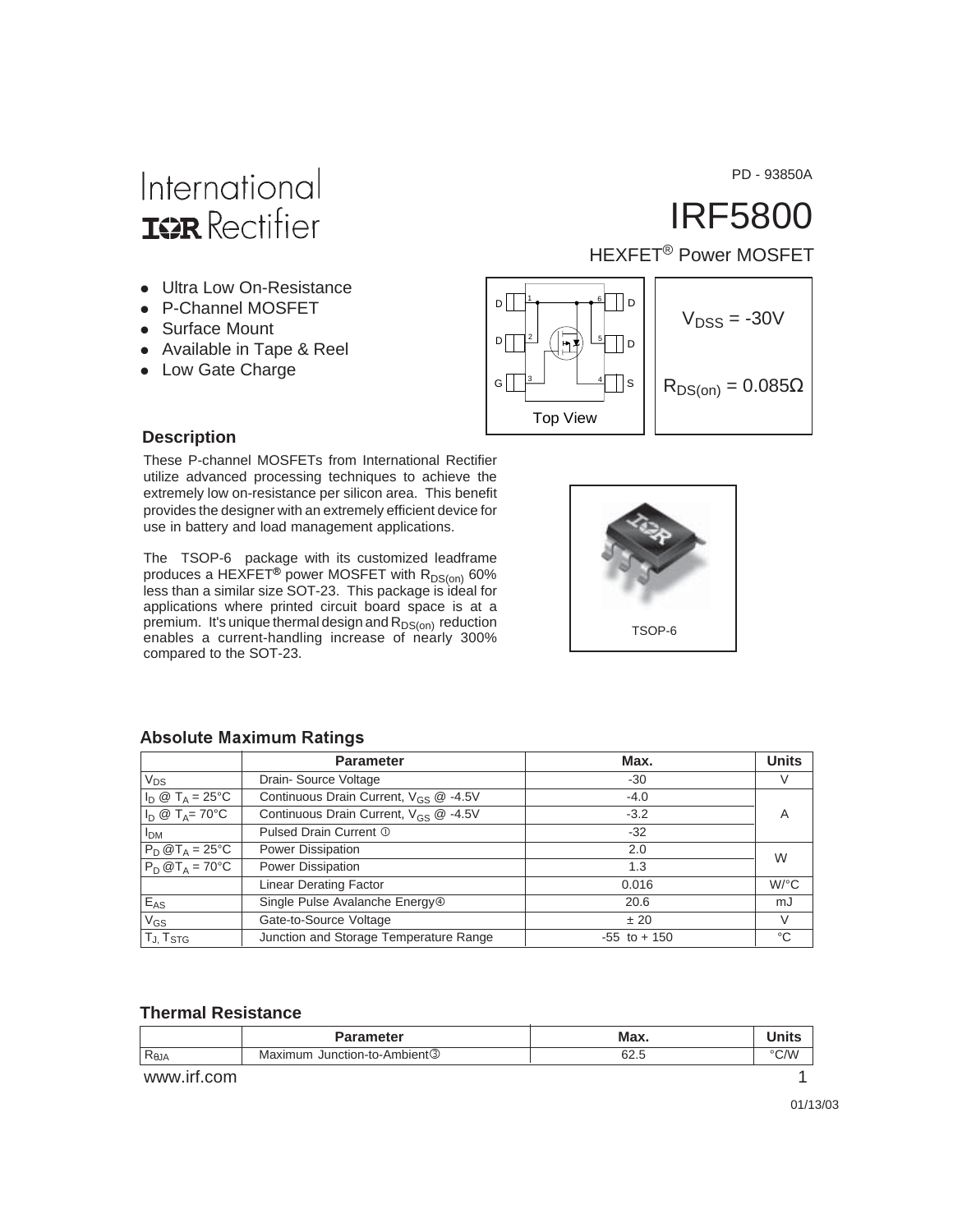#### International **IGR** Rectifier

|                                        | <b>Parameter</b>                     | Min.   | Typ. | Max.   | <b>Units</b> | <b>Conditions</b>                                     |
|----------------------------------------|--------------------------------------|--------|------|--------|--------------|-------------------------------------------------------|
| $V_{(BR)DSS}$                          | Drain-to-Source Breakdown Voltage    | $-30$  |      |        | $\vee$       | $V_{GS} = 0V$ , $I_D = -250 \mu A$                    |
| $\Delta V_{\text{(BR)DSS}}/\Delta T_J$ | Breakdown Voltage Temp. Coefficient  |        | 0.02 |        | $V$ /°C      | Reference to $25^{\circ}$ C, $I_D = 1 \text{mA}$      |
|                                        | Static Drain-to-Source On-Resistance |        |      | 0.085  | Ω            | $V_{GS}$ = -10V, $I_D$ = -4.0A<br>$\circled{2}$       |
| $R_{DS(on)}$                           |                                      |        |      | 0.150  |              | $V_{GS} = -4.5V$ , $I_D = -3.0A$ <sup>②</sup>         |
| $V_{GS(th)}$                           | Gate Threshold Voltage               | $-1.0$ |      |        | V            | $V_{DS} = V_{GS}$ , $I_D = -250 \mu A$                |
| $g_{\mathsf{fs}}$                      | <b>Forward Transconductance</b>      | 3.5    |      |        | S            | $V_{DS}$ = -10V, $I_D$ = -4.0A                        |
|                                        | Drain-to-Source Leakage Current      |        |      | $-1.0$ |              | $V_{DS}$ = -24V, $V_{GS}$ = 0V                        |
| <b>I</b> <sub>DSS</sub>                |                                      |        |      | $-5.0$ | μA           | $V_{DS}$ = -24V, $V_{GS}$ = 0V, T <sub>J</sub> = 70°C |
|                                        | Gate-to-Source Forward Leakage       |        |      | $-100$ | nA           | $V_{GS} = -20V$                                       |
| I <sub>GSS</sub>                       | Gate-to-Source Reverse Leakage       |        |      | 100    |              | $V_{GS} = 20V$                                        |
| $Q_g$                                  | <b>Total Gate Charge</b>             |        | 11.4 | 17     |              | $I_D = -4.0A$                                         |
| $Q_{gs}$                               | Gate-to-Source Charge                |        | 2.3  |        | nС           | $V_{DS} = -16V$                                       |
| $Q_{gd}$                               | Gate-to-Drain ("Miller") Charge      |        | 2.2  |        |              | $V_{GS} = -10V$<br>$^{\circledR}$                     |
| $t_{d(0n)}$                            | Turn-On Delay Time                   |        | 11.4 | 17     |              | $V_{DD} = -15V$ , $V_{GS} = -10V$                     |
| $t_{r}$                                | <b>Rise Time</b>                     |        | 11   | 17     |              | $I_D = -1.0A$                                         |
| $t_{d(off)}$                           | <b>Turn-Off Delay Time</b>           |        | 24   | 36     | ns           | $R_G = 6.0\Omega$                                     |
| $t_{\rm f}$                            | Fall Time                            |        | 14   | 20     |              | $R_D = 15\Omega$<br>$^{\circledR}$                    |
| $C_{iss}$                              | Input Capacitance                    |        | 535  |        |              | $V_{GS} = 0V$                                         |
| $C_{\rm oss}$                          | <b>Output Capacitance</b>            |        | 94   |        | pF           | $V_{DS} = -25V$                                       |
| C <sub>rss</sub>                       | Reverse Transfer Capacitance         |        | 68   |        |              | $f = 1.0$ MHz                                         |

#### Electrical Characteristics @ T<sub>J</sub> = 25°C (unless otherwise specified)

#### **Source-Drain Ratings and Characteristics**

|                       | <b>Parameter</b>                 |    |        | Min. Typ. Max. Units | <b>Conditions</b>                                                          |
|-----------------------|----------------------------------|----|--------|----------------------|----------------------------------------------------------------------------|
| ls                    | <b>Continuous Source Current</b> |    |        |                      | MOSFET symbol                                                              |
|                       | (Body Diode)                     |    | $-2.0$ | A                    | showing the                                                                |
| $I_{SM}$              | <b>Pulsed Source Current</b>     |    | $-32$  |                      | integral reverse<br>G                                                      |
|                       | (Body Diode) <sup>1</sup>        |    |        |                      | p-n junction diode.                                                        |
| <b>V<sub>SD</sub></b> | Diode Forward Voltage            |    | $-1.2$ | V                    | $T_J = 25^{\circ}\text{C}$ , $I_S = -2.0\text{A}$ , $V_{GS} = 0\text{V}$ © |
| $t_{rr}$              | <b>Reverse Recovery Time</b>     | 19 | 28     | ns                   | $T_{\rm J}$ = 25°C, $I_{\rm F}$ = -2.0A                                    |
| $Q_{rr}$              | Reverse Recovery Charge          | 16 | 24     | nC                   | $di/dt = -100A/\mu s$ <sup>②</sup>                                         |

#### Notes:

- Repetitive rating; pulse width limited by max. junction temperature.
- $©$  Pulse width ≤ 300µs; duty cycle ≤ 2%.
- $\circled{S}$  Surface mounted on FR-4 board,  $t \leq 5$ sec.
- $\circledA$  Starting T<sub>J</sub> = 25°C, L = 2.5mH  $R_G$  = 25Ω, I<sub>AS</sub> = -4.0A. (See Fig 10 )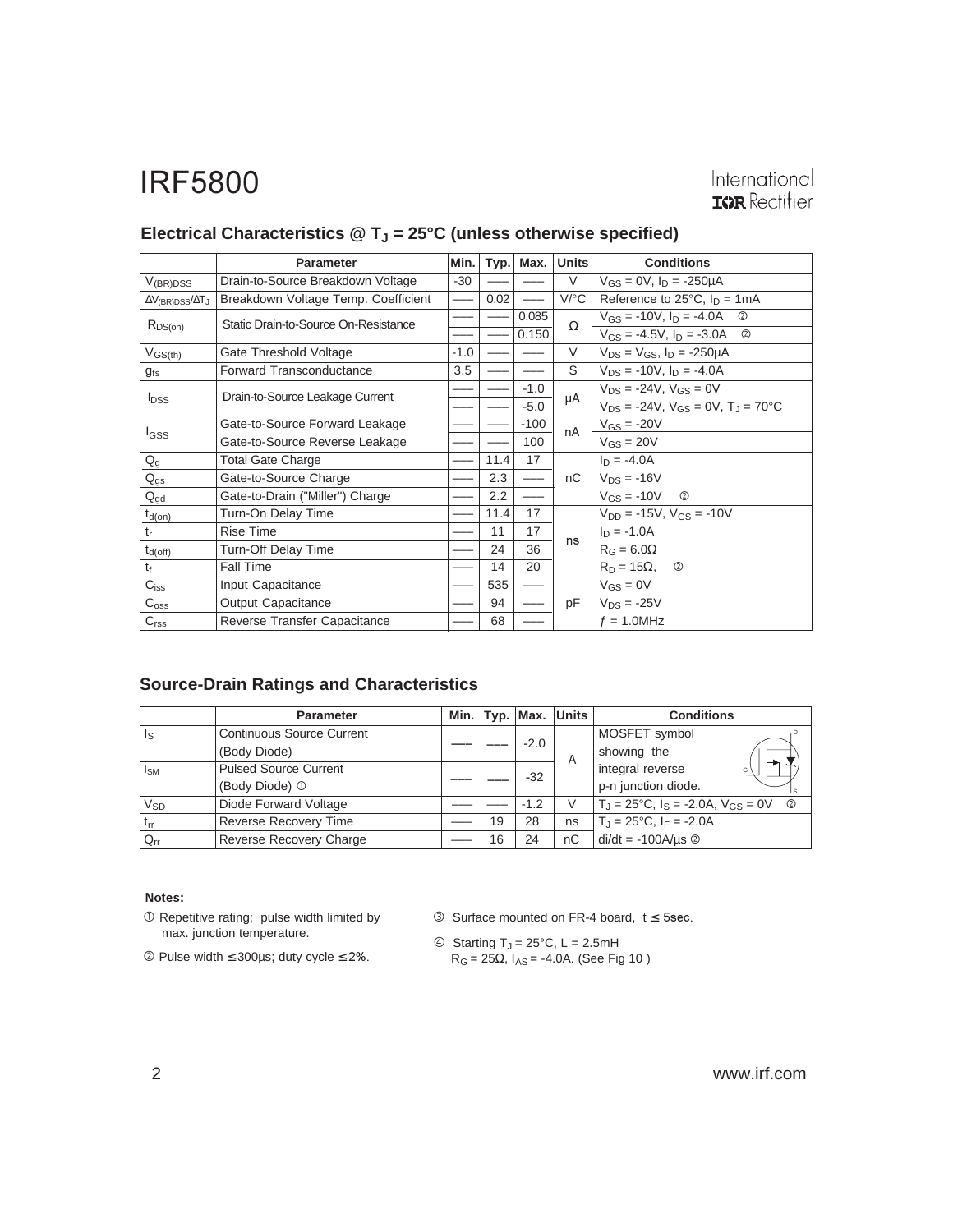#### International **IGR** Rectifier



**Fig 1.** Typical Output Characteristics **Fig 2.** Typical Output Characteristics





**Fig 3.** Typical Transfer Characteristics



**Fig 4.** Normalized On-Resistance Vs. Temperature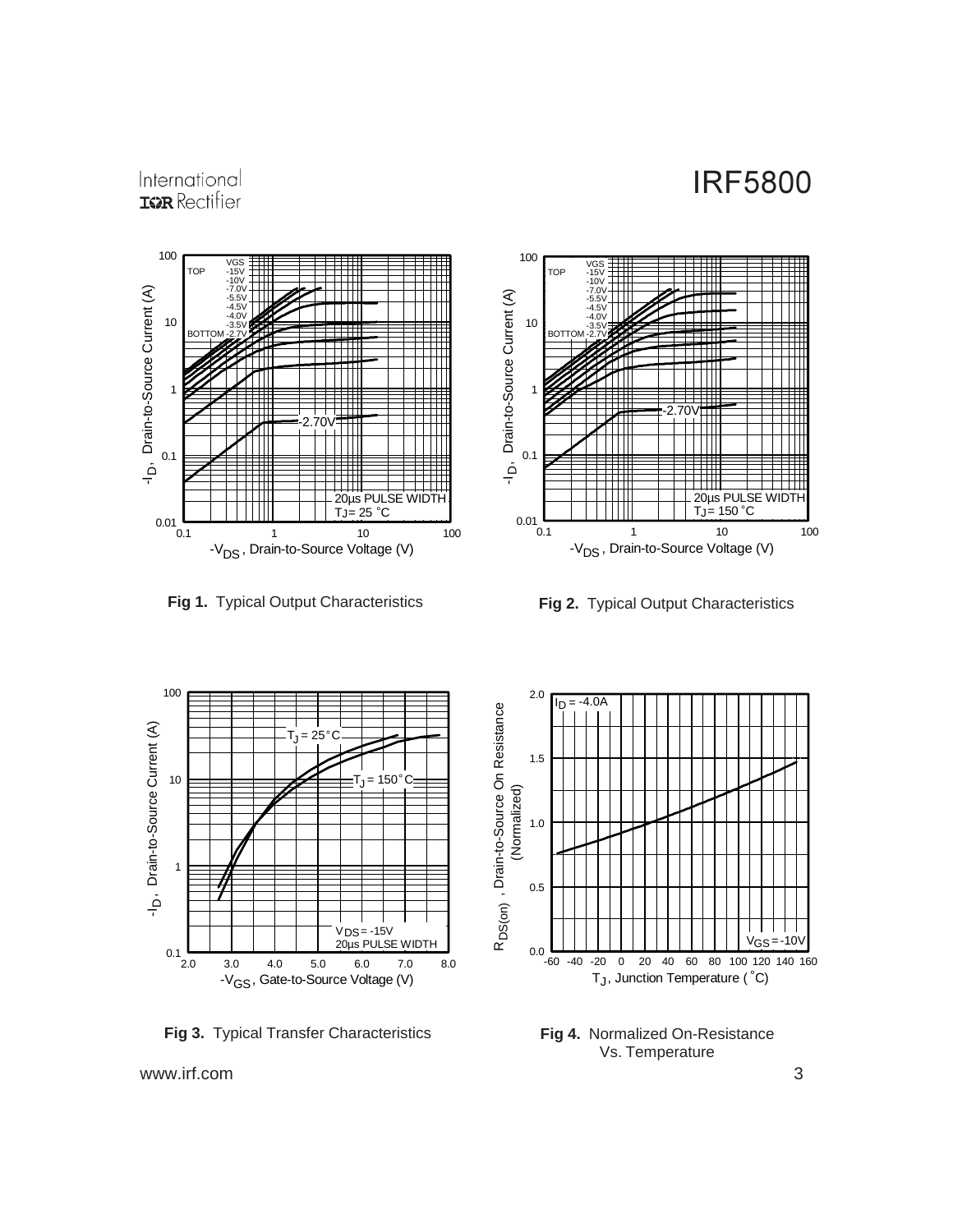#### International **IGR** Rectifier















**Fig 8.** Maximum Safe Operating Area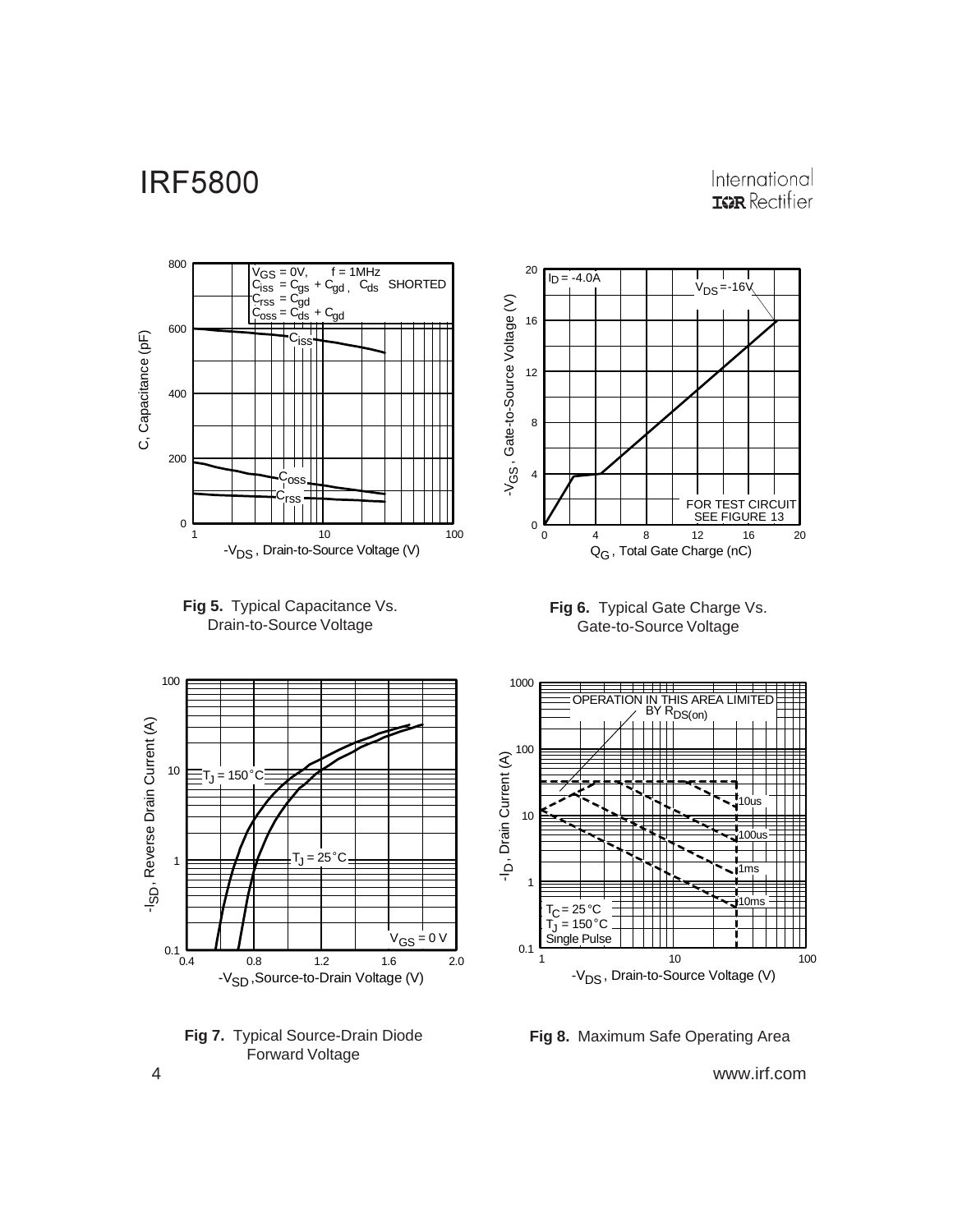#### International **IGR** Rectifier



**Fig 11.** Maximum Effective Transient Thermal Impedance, Junction-to-Ambient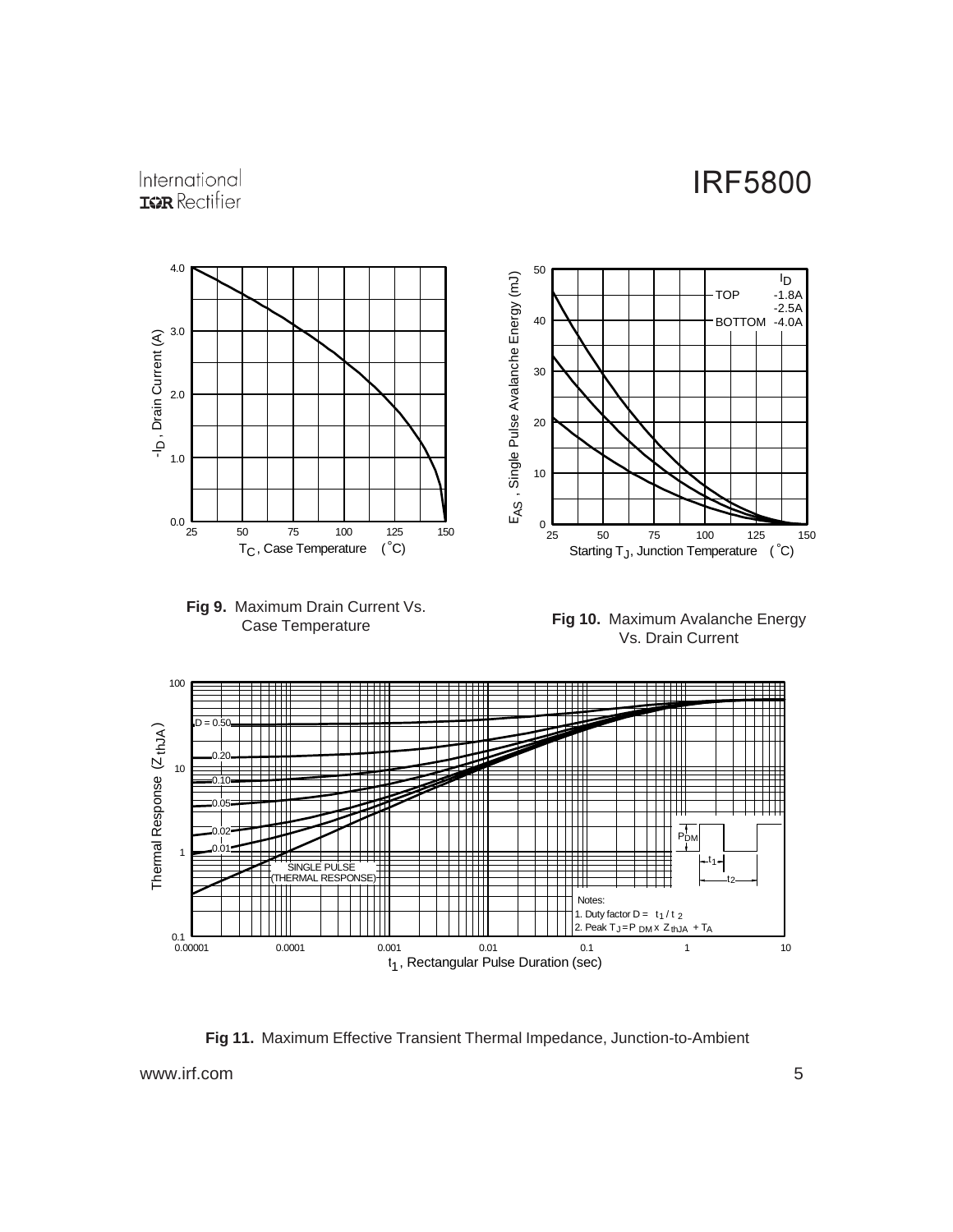# International<br>**IGR** Rectifier





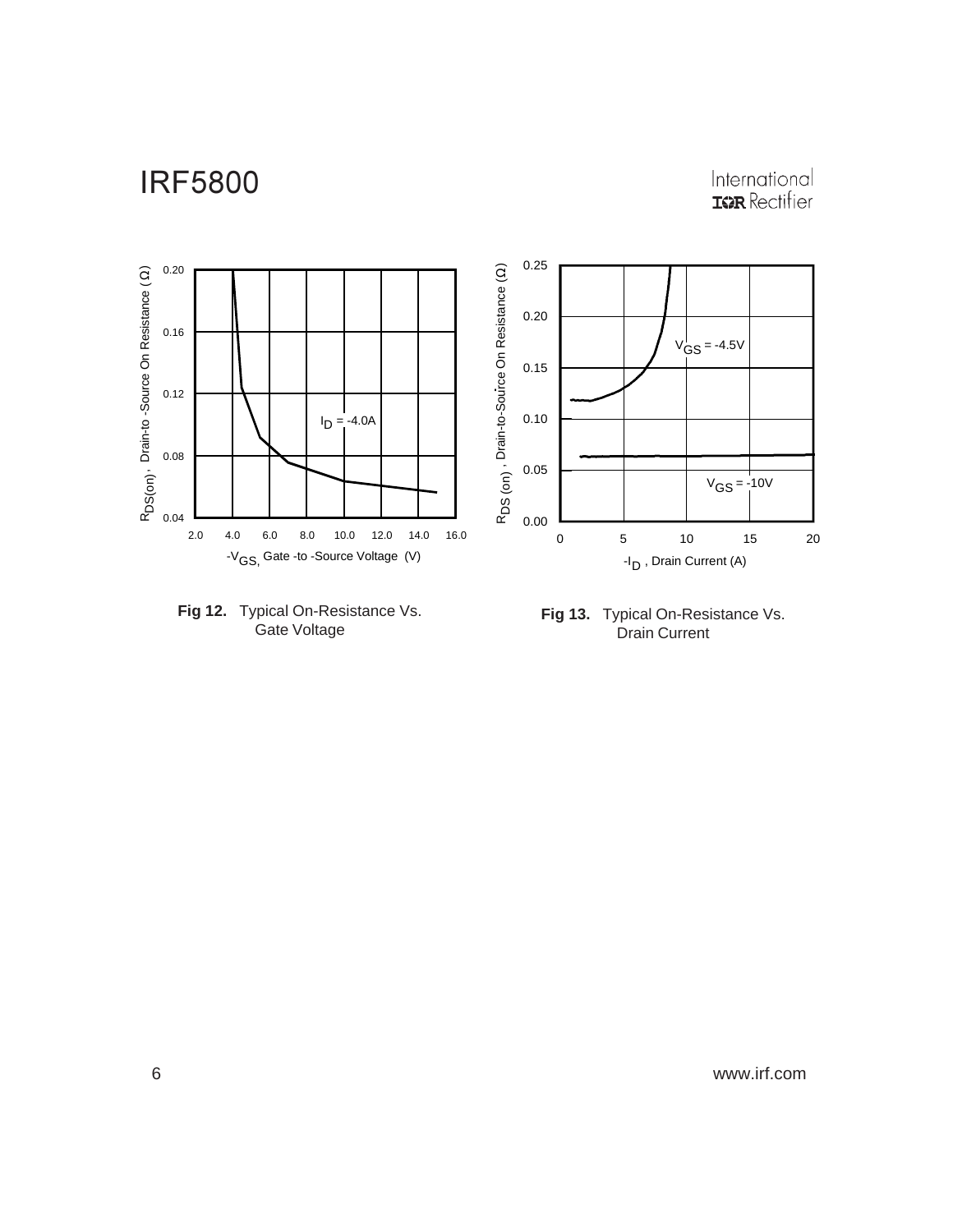#### International **IGR** Rectifier TSOP-6 Package Outline











TSOP-6 Tape & Reel Information



NOTES: 1. OUTLINE CONFORMS TO EIA-481 & EIA-541.



1. OUTLINE CONFORMS TO EIA-481 & EIA-541.